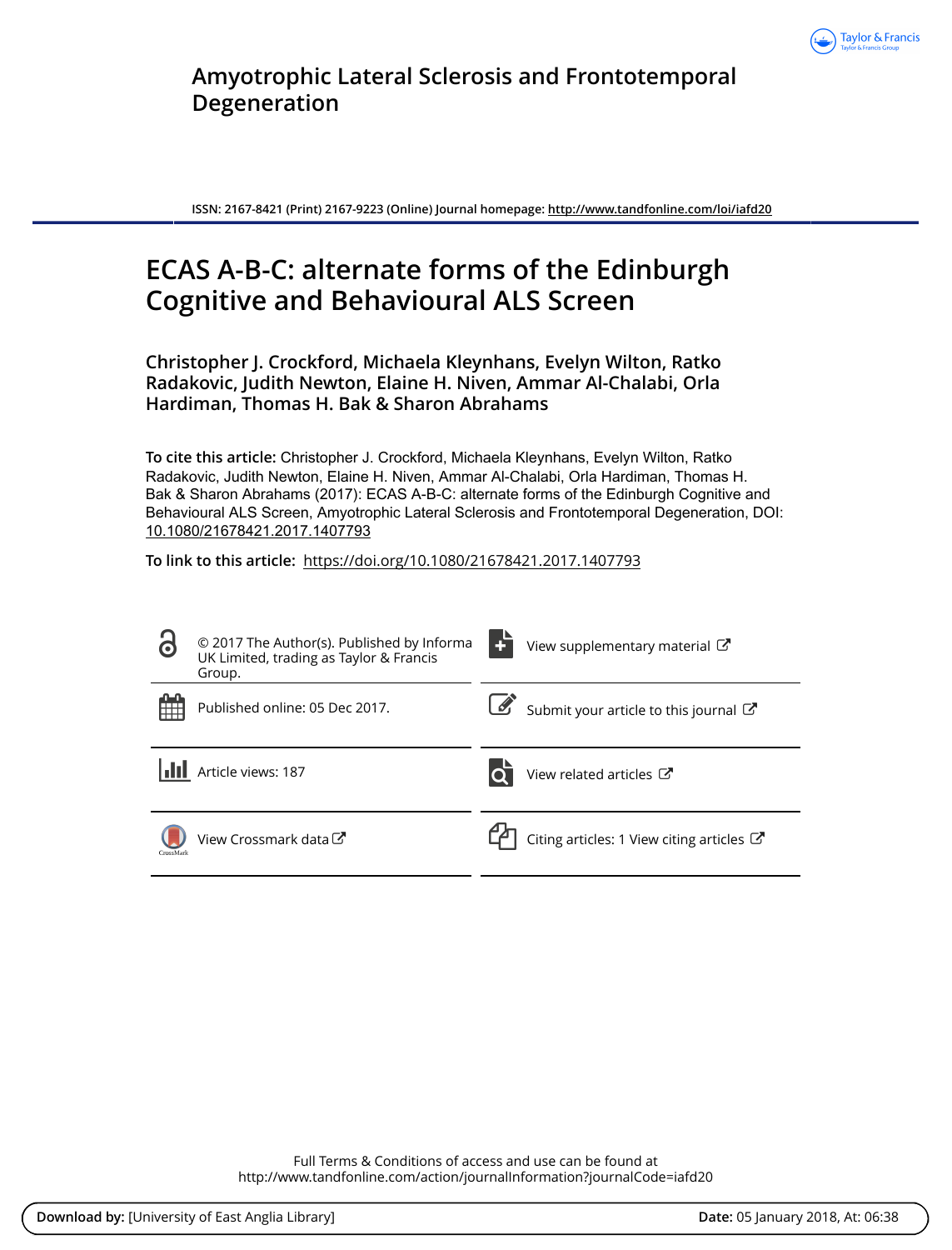

## RESEARCH ARTICLE

## ECAS A-B-C: alternate forms of the Edinburgh Cognitive and Behavioural ALS Screen

CHRISTOPHER J. CROCKFORD<sup>1,2</sup> (D), MICHAELA KLEYNHANS<sup>1</sup>, EVELYN WILTON<sup>1</sup>, RATKO RADAKOVIC $^{1,3,4}$ , JUDITH NEWTON $^{1,3}$ , ELAINE H. NIVEN $^{1},$ AMMAR AL-CHALABI $^5$  (b), ORLA HARDIMAN $^6$ , THOMAS H. BAK $^{1,2,3}$ & SHARON ABRAHAMS $^{1,2,3}$  $^{1,2,3}$  $^{1,2,3}$ 

<sup>1</sup>Department of Psychology, University of Edinburgh, Edinburgh, UK, <sup>2</sup>Euan MacDonald Centre for Motor Neurone Disease Research, Royal Infirmary of Edinburgh, Edinburgh, UK, <sup>3</sup>Anne Rowling Regenerative Neurology Clinic, Royal Infirmary of Edinburgh, Edinburgh, UK, <sup>4</sup>Alzheimer Scotland Dementia Research Centre, University of Edinburgh, Edinburgh, UK, <sup>5</sup>Department of Basic and Clinical Neuroscience, Maurice Wohl Clinical Neuroscience Institute, King's College London, London, UK, and <sup>6</sup>Academic Unit of Neurology, Trinity College Dublin, Dublin, Ireland

## Abstract

Background: The Edinburgh Cognitive and Behavioural ALS Screen (ECAS) is a short assessment by which neuropsychological symptoms can be detected and quantified in people with ALS. To avoid potential practice effects with repeated administration, here we present alternative versions of the ECAS suitable for measuring change over time. Objective: To develop two alternate versions of the ECAS: ECAS-B and ECAS-C. Method: One hundred and forty-nine healthy adult participants were recruited. Thirty participants completed a pilot study in developing the alternate versions. Two groups of 40 participants were administered the ECAS-B or ECAS-C and compared to published data of the original ECAS (ECAS-A) to determine equivalence. An additional 39 participants were administered the ECAS consecutively, either repeating the original version (ECAS-A-A-A) serially or the different versions (ECAS-A-B-C) to determine potential practice effects. Recordings of assessments were scored by a second researcher to determine inter-rater reliability. Results: No significant differences were found between versions (A, B, C) of the composite performance measures of ALS Specific, ALS Non-Specific, and ECAS Total scores. Repeated serial administration of ECAS-A (A-A-A) produced some practice effects for composite scores, whereas no such effects were found when alternate versions were administered serially (A-B-C). Exceptionally high intra-class correlations were found for all three versions of the ECAS suggesting a high degree of rater agreement. Conclusion: The newly developed alternate forms of the ECAS are both highly equitable to the original ECAS-A and enable avoidance of practice effects, thus supporting their use in measuring cognition and behaviour over time.

Keywords: Cognition, behaviour, screen, ECAS, alternate forms, reliability

## Introduction

Up to 50% of patients with ALS will experience changes in cognition and/or behaviour. Considerable clinical [\(1,2](#page-7-0)), genetic ([3](#page-7-0)), pathological ([4](#page-7-0)), and neuropsychological data ([2](#page-7-0)–[5\)](#page-7-0) have demonstrated that ALS and frontotemporal dementia (FTD) significantly overlap. The observed cognitive and behavioural changes in ALS parallel those observed in frontotemporal dementia, namely, deficits in executive functions, language functions,

verbal fluency, and social cognition ([6–9\)](#page-7-0). Similarly, behavioural features of ALS include apathy, perseveration, and disinhibition ([10–12\)](#page-7-0). Despite this overlap, cognitive and behavioural symptoms in ALS do not always fall neatly into the three recognized FTD subtypes: behavioural variant FTD, non-fluent progressive aphasia and semantic dementia, raising the question whether ALS/FTD might be more than a simple juxtaposition on ALS and FTD [\(13](#page-7-0)). This underlines the

ISSN 2167-8421 print/ISSN 2167-9223 online © 2017 The Author(s). Published by Informa UK Limited, trading as Taylor & Francis Group. This is an Open Access article distributed under the terms of the Creative Commons Attribution License [\(h](http://creativecommons.org/licenses/by/4.0/)[ttp://creativecommons.org/licenses/by/4.0/\)](Undefined namespace prefix), which permits unrestricted use, distribution, and reproduction in any medium, provided the original work is properly cited. DOI: 10.1080/21678421.2017.1407793

Affiliation of Elaine Niven has changed since data collection to: School of Social Sciences (Psychology), University of Dundee, Dundee, UK Correspondence: Christopher Crockford Department of Psychology, 7 George Square, Edinburgh, EH8 9JZ UK. Tel: 0044-131-6502927. E-mail: chriscrockford@gmail.com

<sup>(</sup>Received 28 June 2017; revised 10 November 2017; accepted 14 November 2017)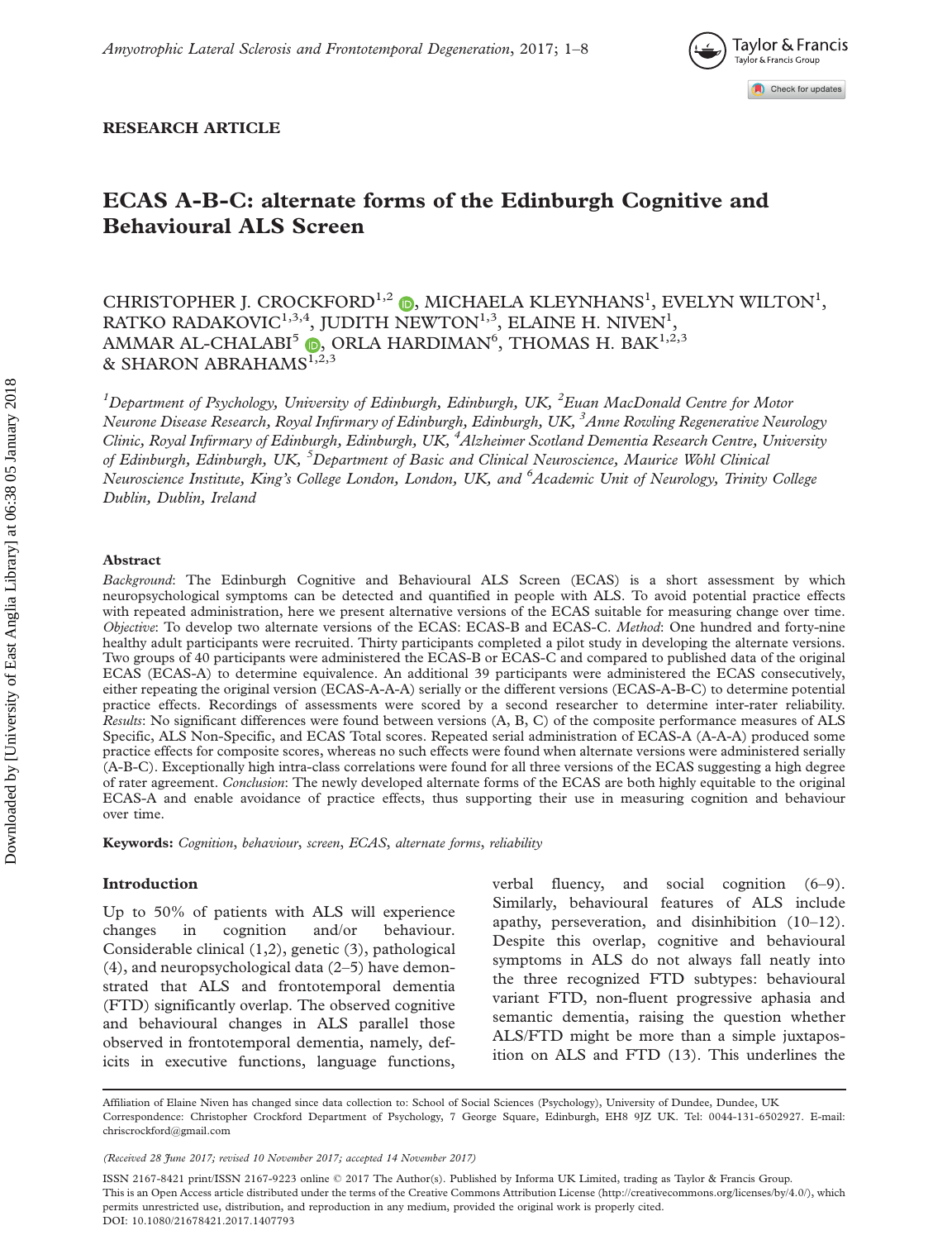importance of an ALS-appropriate cognitive and behavioural assessment.

However, the assessment of cognition in ALS has been historically difficult due to the ubiquitous requirement for intact motor functioning in neuropsychological assessment. The Edinburgh Cognitive and Behavioural ALS Screen (ECAS) has been recently developed to overcome this issue ([14\)](#page-7-0). The ECAS has been designed to measure cognitive functions, unrestricted by physical disability ([15\)](#page-7-0), that are commonly affected in ALS (executive functioning, language functioning, and verbal fluency) in addition to functions less commonly affected (memory and visuospatial functions). Additionally, the ECAS includes a clinical caregiver behaviour interview based on diagnostic criteria for FTD ([16\)](#page-7-0). Although ECAS has been primarily designed for use in ALS, it may be useful in all patients in whom motor dysfunction might influence their performance on cognitive tests, Parkinsonism or paraplegia. The ECAS is a short screening tool designed with high clinical utility and is administrable by non-neuropsychological health care professionals. It has been validated against a comprehensive neuropsychological battery in Scottish ([17\)](#page-7-0), German/Swiss-German ([15,18\)](#page-7-0), Italian ([19\)](#page-7-0), Chinese [\(20](#page-7-0)), and Irish populations ([21\)](#page-7-0).

Given the brevity of the ECAS and its accommodation for physical disability, it may be suitable for measurement of changes in symptoms over the course of the disease. Cognitive dysfunction may have important implications for patient management, treatment fidelity, power of attorney, and endof-life decision making ([22–24\)](#page-8-0). Behaviour change has been linked to increased carer burden ([25,26\)](#page-8-0) and shortened survival [\(27](#page-8-0),[28](#page-8-0)). As such, the accurate assessment of cognition and behaviour over time is of vital importance to meeting the needs of patients and their families. However, it has been well documented that the repeated administration of the same neuropsychological test can result in an improvement in performance [\(29](#page-8-0)). This improvement, termed practice effects, may result from 1) learning the content of test items, e.g., remembering the content of a prose story to be remembered; and 2) development of test-taking strategies ([30,31\)](#page-8-0). With regard to ALS, practice effects may mask subtle deteriorations in cognition, or exaggerate improvements due to intervention. Recently, Burkhardt et al. (2016) demonstrated the presence of practice effects with the ECAS whereby participants' performance significantly improved over serial assessments of six months [\(32](#page-8-0)).

A common method for overcoming practice effects is the development of alternate versions of a test in which elements of the test are changed while retaining characteristic features and level of difficulty ([33\)](#page-8-0). The aim of this study was to develop alternate forms of the ECAS to permit repeated assessment of cognitive functions in ALS over time, and for the accurate monitoring of cognitive and behavioural progression during the disease course. Specifically, this study aimed to: (1) present two alternate versions of the ECAS (ECAS-B and ECAS-C); (2) investigate the equivalency of the ECAS alternate forms to the original ECAS (ECAS-A); (3) investigate whether alternate forms of the ECAS reduce practice effects during serial administration compared to repeated administration of the original ECAS; and (4) investigate the interrater reliability of all three versions of the ECAS.

## Methodology

#### Participants

One hundred and forty-nine healthy adults were recruited prospectively and matched by age, gender, and education to that of the original publication of the ECAS [\(14](#page-7-0)). Participants were representative of the demographic profile of ALS patients. Additionally, the previously published (retrospective) data on the ECAS ( $n = 40$ ) were included in this study [\(14](#page-7-0)), resulting in a total sample size of 189 participants. Participants were free of current or past neurological or psychiatric conditions, reading/writing disabilities, and were not a blood relative of a person with ALS. Participants were recruited from a volunteer panel held by Edinburgh University, in addition to local charitable organizations and community noticeboards.

## Development of the ECAS-B and ECAS-C

The ECAS cognitive screen consists of 15 subtests measuring five cognitive domains, namely: Language, Verbal Fluency, Executive (ALS-Specific) and Memory, Visuospatial (ALS Non-Specific) functions. To develop alternate versions of the ECAS cognitive screen, a pool of alternate stimuli was generated for each subtest and piloted on a sample of healthy adults. Stimuli selection and development is described in [supplementary mater](https://doi.org/10.1080/21678421.2017.1407793)[ials.](https://doi.org/10.1080/21678421.2017.1407793) Arrays of stimuli were carefully selected and formed into two alternate ECAS versions, the ECAS-B and the ECAS-C. Selection of stimuli was based on an item-by-item and group-level exploration of response accuracy, in addition to retaining semantic and linguistic characteristics present in ECAS-A. The ECAS A, B, and C and guidelines for usage are available on [http://](http://ecas.psy.ed.ac.uk) [ecas.psy.ed.ac.uk](http://ecas.psy.ed.ac.uk).

#### Procedure

Participants were recruited into six consecutive groups across three study phases [\(Table 1\)](#page-3-0). In phase 1, a pool of alternate stimuli was generated to produce two alternate forms of the ECAS (ECAS-B and ECAS-C) and were administered to a sample of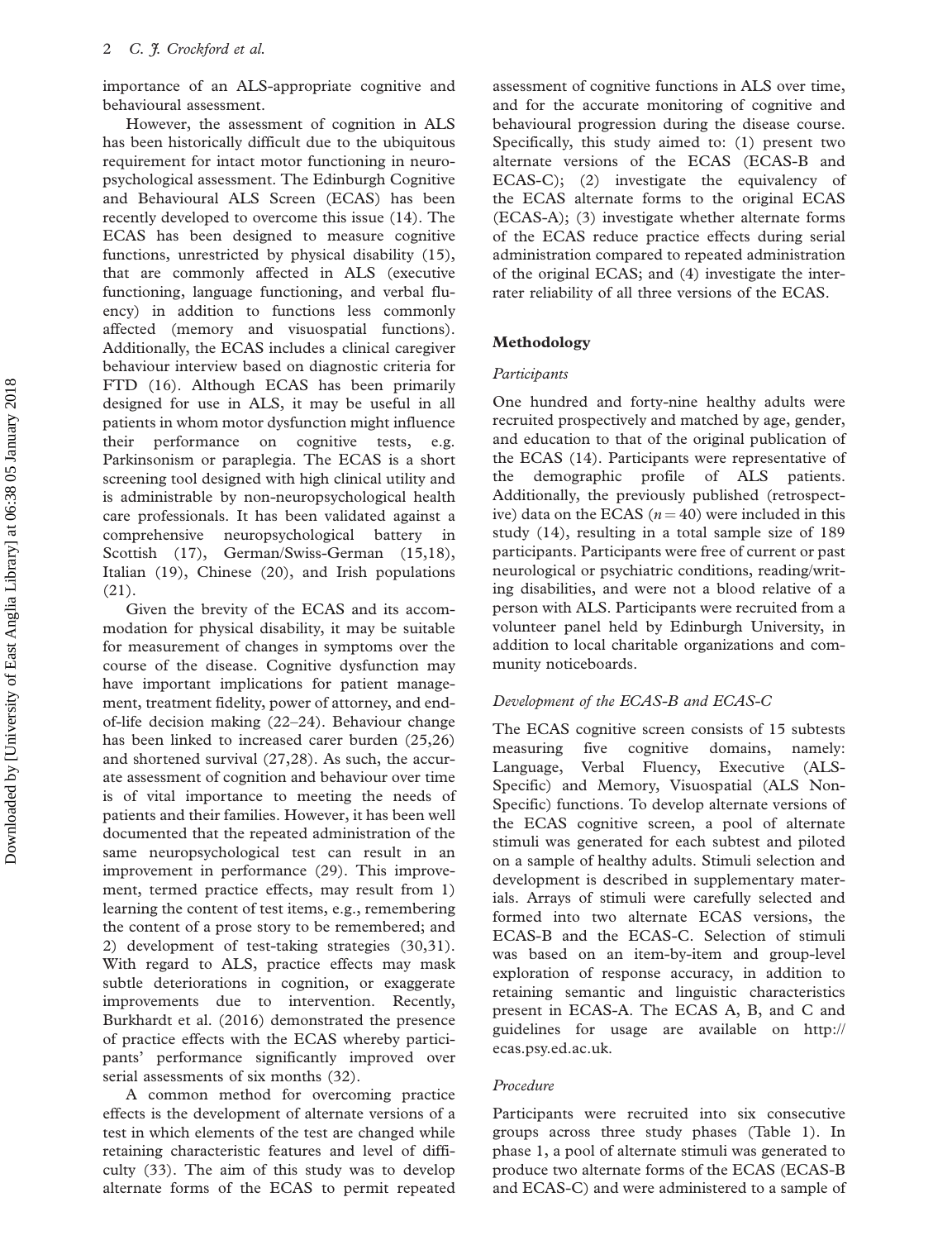<span id="page-3-0"></span>Table 1. Description and function of participant groups.

| Phase                                | Function                                            | Procedure                                               | $\boldsymbol{n}$ |
|--------------------------------------|-----------------------------------------------------|---------------------------------------------------------|------------------|
| Phase 1: Pilot study                 | ECAS-B and ECAS-C formation                         | Administered array of possible stimuli                  | 30               |
| Phase 2: Establishing normative data | Establish normative data and                        | Administered ECAS-A                                     | 40               |
|                                      | equivalence of alternate forms                      | Administered ECAS-B                                     | 40               |
|                                      |                                                     | Administered ECAS-C                                     | 40               |
| Phase 3: Exploring practice effects  | Measure relative practice effects of                | Administered ECAS-A serially                            | 20               |
|                                      | administering same versus dif-<br>ferent ECAS forms | Administered ECAS-A, ECAS-B, and<br>ECAS-C sequentially | 19               |

30 participants to broadly determine equivalence in performance between corresponding sets of items in these two versions. In phase 2, the ECAS-B and ECAS-C were administered to two prospectively recruited groups of 40 participants matched by age, gender, and education to the data of 40 healthy controls whose data were previously used to establish normative data for the ECAS-A ([14\)](#page-7-0).

In phase 3, an additional 39 participants were randomly assigned to one of two conditions. Participants were either administered the ECAS-A three times consecutively (A-A-A), or administered alternate forms of the ECAS (A-B-C). As practice effects have shown susceptibility to short retest intervals (e.g. see Calamia, Markon, & Tranel, 2012) and to maximize the possibility of detecting such effects, participants were administered the ECAS repeatedly during the same sitting. Phase 3 testing for each participant lasted approximately 50 min, limiting the possibility of fatigue. Between each ECAS administration for both groups, participants completed a 5-min visual-search distractor task or a 5-min rest to further reduce the possibility of fatigue. Additionally, all prospective participants were administered the Test of Premorbid Functioning (TOPF) as an estimate of Full-Scale IQ (FSIQ) [\(34](#page-8-0)).

The inter-rater reliability of all forms (A, B, and C) of the ECAS was additionally explored. A subset of participants consented to having their assessment session audio-recorded  $(n = 94)$ . These audio recordings were then scored by a second rater, trained to administer and score the ECAS by the scale's authors ([14\)](#page-7-0). Both raters (RR and CC) were experienced in the administration and scoring of the ECAS. When audio recordings were unclear or given in written format, raw unscored paper forms were provided.

All participants provided informed written consent and this research was approved by the Psychology Research Ethics Committee of the University of Edinburgh.

## Statistical analysis

Demographic data and estimated FSIQ were compared across groups using a  $\chi^2$  test for categorical data and one-way analysis of variance (ANOVA) for

continuous data. For all analyses, when distributions or residuals violated statistical assumptions, poweror log-transformations were applied. When transformations failed to correct violations of test assumptions, non-parametric alternatives were used. Analyses were conducted using R 3.3.2. In all cases, alpha was set to 0.05.

To explore the equivalence of the ECAS-A, ECAS-B and ECAS-C forms, three analysis methods were employed on the scales' targeted domains (language, executive functioning, fluency, memory, visuospatial), as well as ALS-Specific, ALS Non-Specific, and ECAS Total scores. A one-way ANOVA or Kruskal-Wallis test was used to compare the alternate forms' means or medians (as appropriate). Kolmogorov-Smirnov tests were employed to compare the shape and spread of the distribution for ECAS-B and ECAS-C compared to ECAS-A. Standard null hypothesis significance testing does not directly assess the equivalence of data, but rather tests the evidence against the null. As such, the one-way ANOVA and Kolmogorov-Smirnov tests were employed to assess whether means and distribution of scores on the ECAS alternate forms significantly differ. Consequently, a Bayesian ANOVA was employed to directly test the null hypothesis and examine the probability that the ECAS alternate forms are the same. Bayes factors for the null hypothesis were calculated using medium prior of 0.7. Due to significant rates of ceiling effects in the Language and Visuospatial domains of the ECAS, Fisher's exact test for count data was used.

Possible practice effects of using ECAS A-A-A versus ECAS A-B-C were explored using a mixed effects model with Time and Group (A-A-A versus A-B-C) and a random intercept and slope fitted for each participant. To explore the differential impact of Group the interaction term (Time\*Group) was added to the model.  $p$  values were obtained for the mixed effect model by likelihood ratio tests of the full model (Time\*Group) against a reduced model without the interaction term.

Finally, inter-rater reliability of all three forms of the ECAS was explored using intra-class correlation (ICC) to determine the degree of agreement between two independent raters. ICCs and their 95% confidence intervals were calculated based on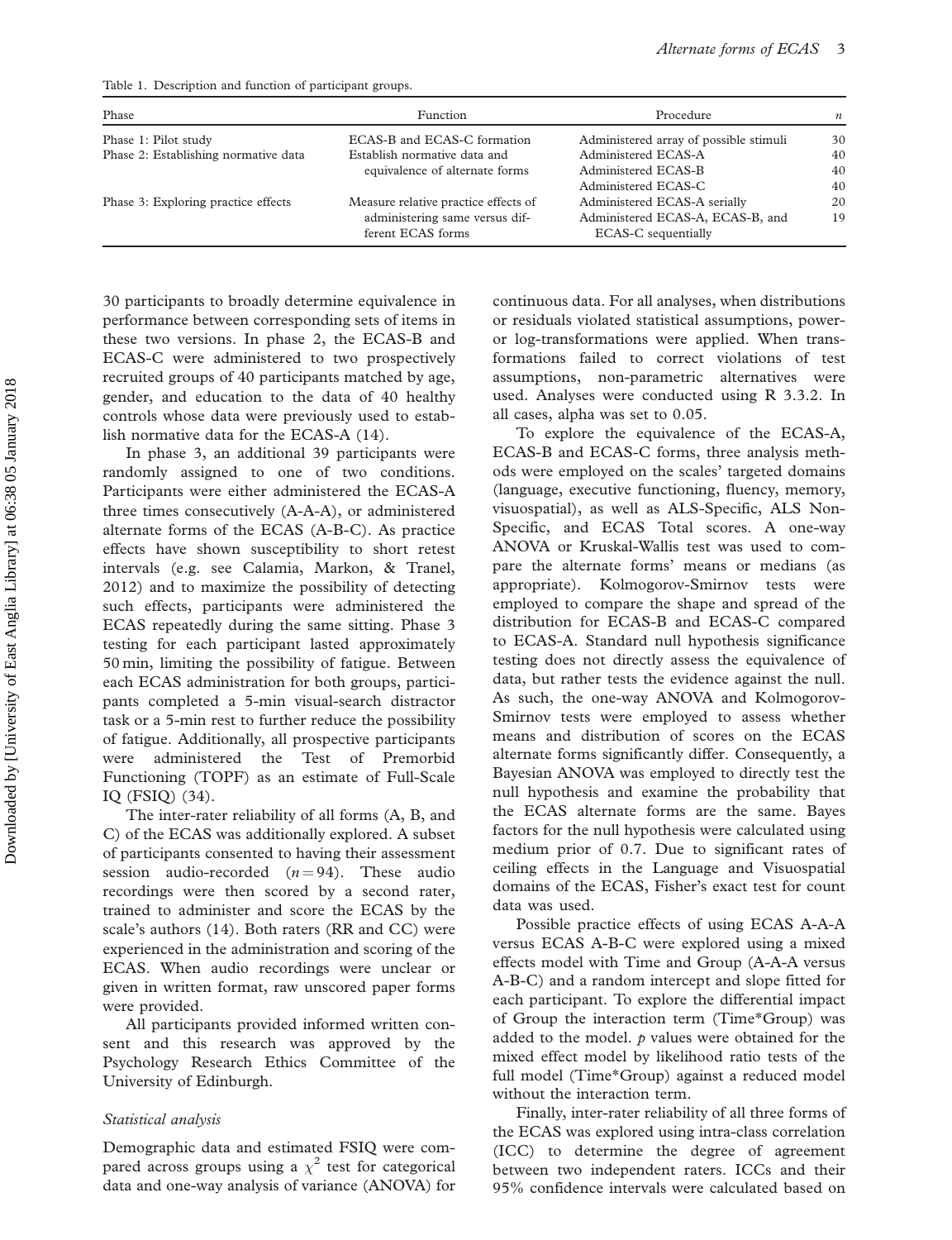mean-rating, absolute-agreement, two-way randomeffects models ([35\)](#page-8-0).

## Results

## ECAS B and ECAS C: Normative data and equivalency

Prospectively recruited participants  $(n = 80)$  were randomly assigned to one of two groups and matched by age, gender, and education to a third retrospectively collected group  $(n = 40)$ . No significant differences were observed for background demographic data, nor for estimated FSIQ between the two prospectively recruited groups (Table 2).

Mean performance for each ECAS cognitive domain across alternate forms was similar (Table 3). Results of one-way ANOVAs, Kruskal-Wallis, and Kolmogorov Smirnov tests demonstrated no significant differences between forms in the domains of Fluency, Executive Functions, and Memory. Additionally, no significant differences were observed for the ALS Non-Specific, ALS Specific, and ECAS Total composite scores. Fisher's exact test for Language revealed no significant difference in the frequency of scores obtained ( $p = 0.147$ ). Conversely, the Visuospatial domain was significantly different across ECAS versions ( $p = 0.013$ ). This difference was, however, entirely driven by a larger proportion of participants for ECAS-B and ECAS-C making a single error (i.e. scoring 11 out of 12).

Thresholds for impairment for the alternate versions (ECAS-B and ECAS-C) demonstrate

Table 2. Demographic characteristics of independent ECAS A, B, and C groups.

|                  | ECAS-A<br>$(n=40)$       | ECAS-B<br>$(n=40)$                                          | ECAS-C<br>$(n=40)$   | Þ     |
|------------------|--------------------------|-------------------------------------------------------------|----------------------|-------|
| Age              |                          | $59.20 \pm 12.58$ $60.20 \pm 15.32$ $58.52 \pm 14.28$ 0.856 |                      |       |
| Gender<br>(Male) | 45%                      | 45%                                                         | 43%                  | 0.967 |
| (Years)          | Education $12.28 + 2.52$ | $13.84 + 3.25$                                              | $13.38 + 3.25$ 0.086 |       |
| TOPF*            |                          | $106.51 + 11.90$ $105.46 + 9.81$ 0.670                      |                      |       |

\*TOPF (Test of Premorbid Function) unavailable for retrospective data. Welch t-test applied.

parity across all versions using both 2 standard deviations and the 95th percentile. Cut-offs for impairment are retained from ECAS-A for the ECAS-B and ECAS-C ([Supplementary Table 2](https://doi.org/10.1080/21678421.2017.1407793)).

## Practice effects

Participants were randomly assigned to one of two conditions; the 'same' group received ECAS-A three times serially (A-A-A), while the 'different' group was administered ECAS-A followed by ECAS-B and ECAS-C (A-B-C). No significant differences were observed between groups in age, gender, and education (Table 4). One-way repeated analysis of variance for the ECAS A-A-A group demonstrated a significant improvement over time for ALS Specific  $(F(2,38) = 5.68, p = 0.007)$ , ALS Non-Specific  $(F(2,38) = 100.42, p < 0.001)$ , and ECAS Total Scores  $(F(2,38) = 25.88, p < 0.001)$  as displayed in [Figure 1.](#page-5-0) Additionally, the executive and memory subdomains and the majority of their subtests demonstrated a significant improvement over time (See [Supplementary Table 3](https://doi.org/10.1080/21678421.2017.1407793)). No significant differences were observed in ALS Specific, ALS Non-Specific, or ECAS Total Scores for participant in the ECAS A-B-C group, nor any cognitive subdomains or subtests.

A significant group difference was observed in baseline ECAS-A Total score  $(t(36.72) = 3.03,$  $p = 0.005$ ) with those in the ECAS A-B-C group performing better than the ECAS A-A-A. However, a six-point difference was observed between groups for estimated FSIQ. While this did not reach statistical significance, a linear regression model demonstrated a significant positive effect of IQ on ECAS Total Score  $(F(1,34) = 13.67, p < 0.001,$  $\beta$  = 0.449) explaining 28.67% of the variance.

Table 4. Demographic characteristics of ECAS A-B-C (different) and ECAS A-A-A (same) groups.

|                   | Different $(n=19)$ | Same $(n=20)$      | Þ     |
|-------------------|--------------------|--------------------|-------|
| Age               | $55.00 + 10.32$    | $57.25 + 12.67$    | 0.546 |
| Gender (Male)     | 57.89%             | 50%                | 0.863 |
| Education (Years) | $16.21 + 2.52$     | $15.53 + 2.54$     | 0.401 |
| <b>TOPF</b>       | $113.19 + 10.20$   | $107.30 \pm 10.63$ | 0.099 |
|                   |                    |                    |       |

 $TOPF = Test$  of Premorbid Functioning.

| Domain                     | ECAS-A            | ECAS-B            | ECAS-C          | <b>ANOVA</b>             | KS A-B | KS A-C | Bayes $BF_{01}$ |
|----------------------------|-------------------|-------------------|-----------------|--------------------------|--------|--------|-----------------|
| Language                   | $27.62 + 0.70$    | $27.18 + 1.15$    | $27.12 + 0.99$  | $\overline{\phantom{0}}$ |        |        |                 |
| Fluency                    | $19.85 + 2.50$    | $19.70 + 2.99$    | $20.45 + 3.09$  | $0.190*$                 | 0.999  | 0.914  | 6.72            |
| <b>Executive Functions</b> | $40.48 + 3.54$    | $40.23 + 4.05$    | $39.77 + 3.70$  | 0.703                    | 0.999  | 0.759  | 9.43            |
| Memory                     | $18.68 + 2.73$    | $18.62 + 2.17$    | $18.30 + 3.21$  | 0.906                    | 0.573  | 0.914  | 10.52           |
| Visuospatial               | $11.85 + 0.48$    | $11.45 + 0.81$    | $11.43 + 0.90$  |                          |        |        |                 |
| ALS-Specific               | $87.95 + 4.98$    | $87.10 \pm 5.77$  | $87.35 + 5.34$  | 0.775                    | 0.914  | 0.914  | 10.14           |
| ALS Non-Specific           | $30.52 + 2.96$    | $30.07 + 2.39$    | $29.73 + 3.62$  | 0.519                    | 0.164  | 0.759  | 7.09            |
| <b>ECAS</b> Total          | $118.47 \pm 6.64$ | $117.17 \pm 7.15$ | $117.08 + 7.12$ | 0.610                    | 0.164  | 0.573  | 8.34            |

\*Kruskalskal-Wallis test. KS = Kolmogorov-Smirnov test.  $BF_{01}$  = Bayes factor for the null hypothesis. Due to ceiling effects, statistical analysis here was not appropriate for language and visuospatial functions.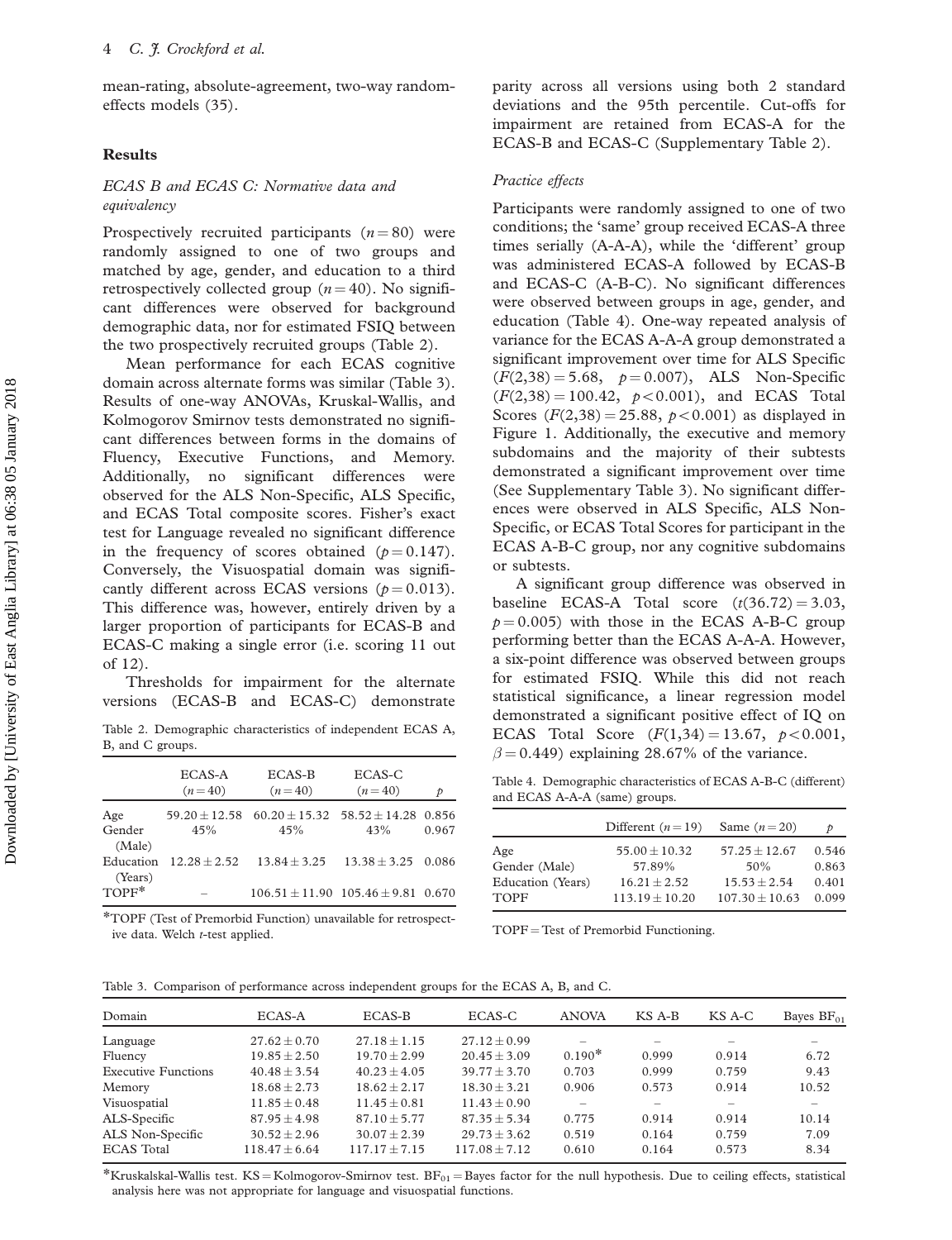<span id="page-5-0"></span>

Figure 1. Comparison of practice effects using the same (A-A-A) versus different (A-B-C) versions of the ECAS.

Due to this small but significant difference in baseline performance between groups, a linear mixed effect model was fit. The addition of an interaction term (Group\*Time;  $b = 3.44$ ,  $SE = 0.859$ ) significantly contributed to the fit of the ECAS Total model  $(\chi^2(1) = 13.43, p < 0.001)$ . A similar significant Time\*Group interaction was observed for ALS Non-Specific functions  $(b = 2.25, SE = 0.341, p < 0.001)$ , but not for ALS Specific functions  $(b = 1.20, SE = 0.77, p = 0.127)$ .

The effect of Time\*Group was significant for ECAS Total and ALS Non-Specific functions, even accounting for a random intercept and slope for each participant (i.e. individual variation in baseline performance and rate of change), suggesting that the rate of improvement of using the ECAS-A serially is significantly greater than using the ECAS alternate forms.

## Inter-rater reliability

Mean-rating, absolute-agreement, two-way random effects ICC models were generated for each cognitive domain and version of the ECAS. Across all versions of the ECAS and for all cognitive domains, inter-rater reliability was excellent ranging from 0.930 to 0.998. [Supplementary Table 1](https://doi.org/10.1080/21678421.2017.1407793) displays the respective ICC, 95% confidence intervals, and model statistics for each comparison; in all cases  $p<0.001$  indicated significant agreement between independent raters.

## Discussion

The ECAS was developed to accurately assess cognitive functions in patients with ALS while controlling for motor disability. Not only has the ECAS shown high sensitivity and specificity to cognitive impairment against a full neuropsychological battery [\(17–21\)](#page-7-0), it has high clinical utility in describing the nature of these impairments. Monitoring progression of cognitive and behavioural symptoms may have important implications for patient management, treatment, prognosis, end-oflife decision making, and caregiver burden ([22–28\)](#page-8-0). The purpose of this study was to develop alternate forms of the ECAS to facilitate repeated assessment and longitudinal monitoring of cognition and behaviour in patients with ALS. Particularly, the aims were to present and determine equivalency of two alternate forms of the ECAS (ECAS-B and ECAS-C) to the original ECAS-A, to investigate whether alternate forms of the ECAS reduce practice effects relative to the ECAS-A, and to investigate the interrater reliability of all three forms of the ECAS.

The findings in this study provide strong evidence that the newly developed ECAS-B and ECAS-C are equivalent to that of the original ECAS-A. Results of independent group analysis suggest that (1) performance on the alternate forms does not significantly differ from the original ECAS; and (2) there is strong evidence that the alternate forms come from the same distribution of scores. While a single significant difference was observed for the visuospatial domains of the ECAS, examination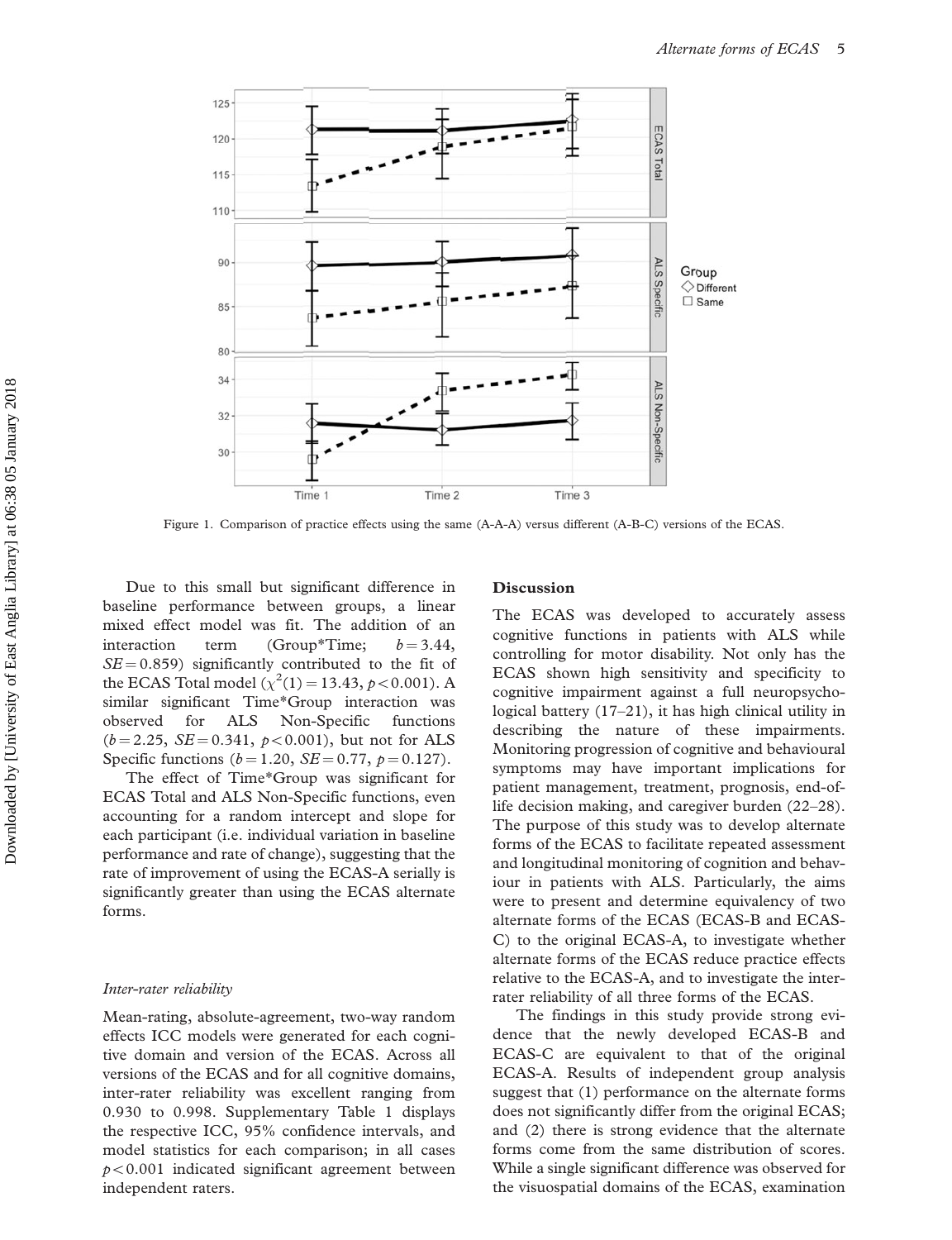of the score distribution revealed that this is due to ceiling effects and driven by a one- point difference in the alternate versions, therefore not affecting the equivalence of the alternate forms.

To establish the utility of the alternate forms in reducing practice effects, the ECAS-A was administered serially to a group of participants and compared to a separate group who were administered the alternate versions of the ECAS. Results of this study suggest significant practice effects exist for the ECAS-A when administered serially. This finding is in agreement with recent research demonstrating that the ECAS-A is susceptible to practice effects with repeated administration ([32\)](#page-8-0). The present study was designed to maximize the possible detection of practice effects as short intervals have been shown to exacerbate such an effect ([29\)](#page-8-0). However, no significant change in performance was detected over time when alternate versions of the ECAS were administered. Additionally, a significant Time by Group (i.e. time representing repeated assessment and group representing participants who received the same or different versions of the ECAS) interaction was observed when the ECAS A-A-A group was compared to the ECAS A-B-C group. The mixed effects model used in the analyses considered individual variability over time and baseline performance for each participant, suggesting that differences in practice effects were not due to individual variation. Rather, evidence herein suggests that the use of alternate versions of the ECAS is successful in reducing practice effects present in the repeated administration of the ECAS-A.

Cut-off scores, based on 2 standard deviations (SD) below the mean, for abnormality have previously been reported for the ECAS-A ([14\)](#page-7-0) and validated against a full neuropsychological battery ([17\)](#page-7-0). The present study demonstrated that the newly presented alternate versions are highly equivalent to the original ECAS. Examination of the cutoff scores for the alternate versions (ECAS-B and ECAS-C) demonstrate equality across all versions using two common methods (i.e. 2 standard deviations below the mean and the 95th percentile). For example, using a threshold of 2 SDs, the cut-offs for ALS-Specific functions is 77, 75, and 76 for versions A, B, and C, respectively. Similarly, cut-offs using the 95th percentile for ECAS Total scores are 105 for both ECAS-B and ECAS-C, where the published cut-off for ECAS-A is also 105. Given the lack of clinically meaningful differences between versions, the lack of observable practice effects, and similar cut-offs using two different methods, the cutoffs for the ECAS-A have been retained for the alternate versions and are displayed in [Supplementary Table 2](https://doi.org/10.1080/21678421.2017.1407793).

An additional goal of this study was to explore the inter-rater reliability of the ECAS and its alternate form. The administrations of the ECAS

in this study were audio-recorded and scored by a second independent rater. Agreement for all cognitive domains and versions of the ECAS ranged between 0.930 and 0.998, providing evidence of exceptionally high agreement. While these findings are promising, one caveat here is that both raters had a background in psychology and were trained in the use of the ECAS by the scale's authors. Care should be taken in inferring generalisability in rater agreement between health care professionals with different professional backgrounds (e.g. nurses, neurologists). However, the two raters in this study (CC and RR) were highly experienced in administering the ECAS resulting in an excellent level of agreement. This highlights the benefit of appropriate training in the standardization of assessment and, as such, training is recommended for all health professionals using the ECAS.

The findings of this study provide strong evidence that the alternate versions of the ECAS are equitable to the original ECAS and allow for the longitudinal monitoring of cognitive function in individuals with ALS. However, some further research is required to explore how the alternate versions function over time. In this study, the alternate forms were presented in a fixed order (A-B-C) and for practical purposes this order is therefore recommended. While no evidence of order effects was found herein, future research may explore order effects using randomized presentation. Furthermore, reliable measures of change are needed to determine what change in performance is over and above normal variation and constitutes a significant improvement or decline in function. Methods such as the Reliable Change Index or regression based methods will in the future allow for this.

Ceiling effects were observed in all three versions of the ECAS for the language and visuospatial domains. While ceiling effects are common in neuropsychological tests, they limit the certainty with which equivalency can be assumed. It would be beneficial to explore the relative practice effects of using the same versus different ECAS versions in an ALS sample whom are less likely to approach ceiling.

Finally, future research may explore the effect of different testing intervals on repeated assessment. Testing intervals of 4, 6, and 12 months may be common within research and clinical practice and the effect of interval length should be explored in relation to reliability statistics of the ECAS alternate versions.

In conclusion, our findings suggest that the ECAS-B and ECAS-C are demonstrably equivalent to the original ECAS and provide the opportunity to monitor the longitudinal cognitive and behavioural profile of people with ALS longitudinally while controlling for practice effects both clinically and in research settings. Therefore, the neuropsychological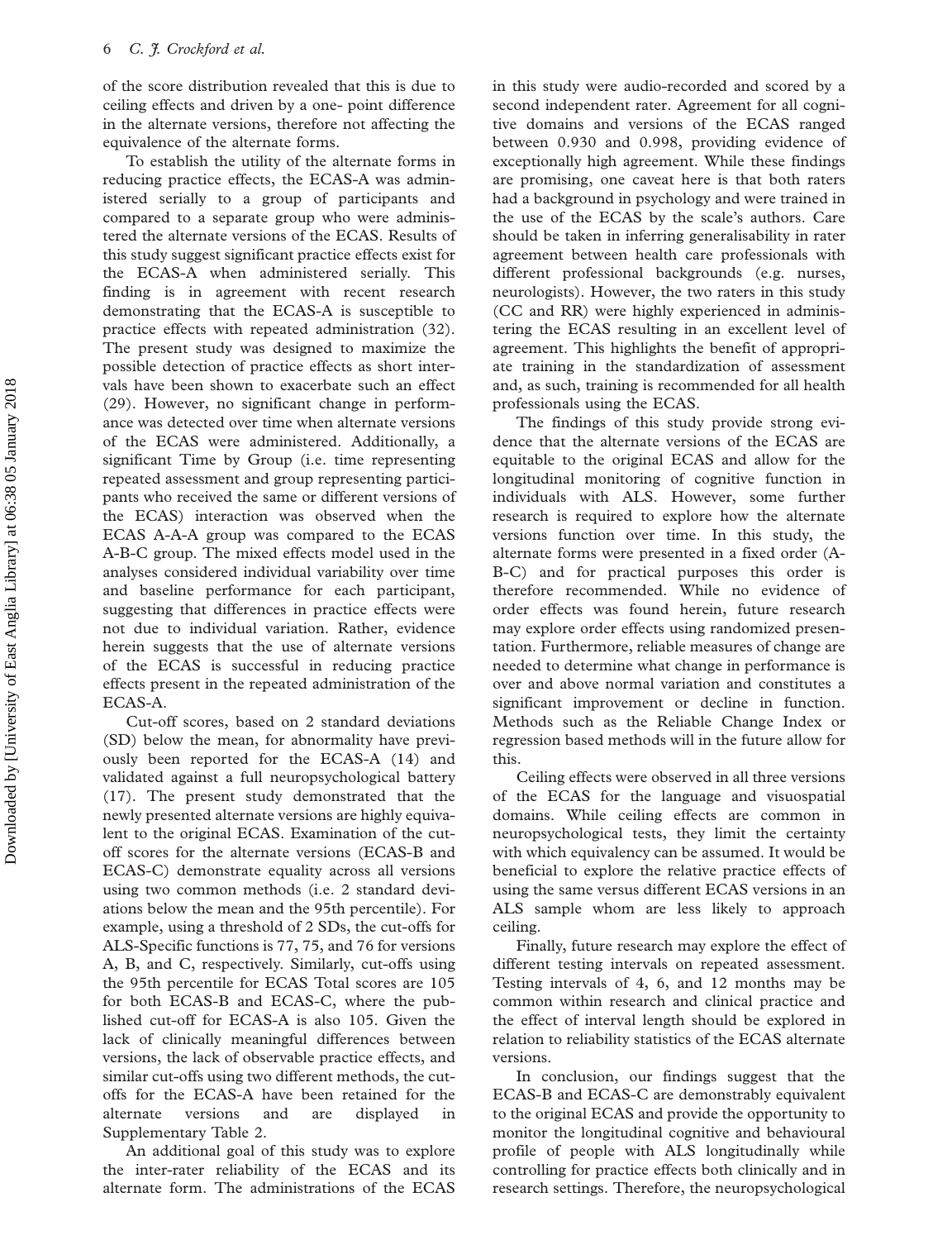<span id="page-7-0"></span>profile may be monitored over the course of the disease allowing clinicians to provide time-appropriate, accurate, and person-centred care services.

## Acknowledgements

The authors would like to thank those who participated in this study.

#### Declaration of interest

Orla Hardiman has received fees for consultation work from Biogen Idec, Cytokinetics and Novartis. She serves as Editor-in-Chief of Amyotrophic Lateral Sclerosis. Ammar Al-Chalabi has consulted for Biogen Idec, Cytokinetics Inc, OrionPharma, Mistubishi-Tanabe Pharma and Chronos Therapeutics. The remaining authors declare no conflict of interest.

## Funding information

This work was supported by a grant from the Amyotrophic Lateral Sclerosis Association [ALSA; ID: 179]. The project is supported through the following funding organizations under the aegis of JPND -<www.jpnd.eu> (United Kingdom, Medical Research Council [MR/L501529/1], Economic and Social Research Council [ES/L008238/1], and Irish Health Research Board [HRB-JPND/2013/1]). CC receives support from the Euan MacDonald Centre for Motor Neurone Disease Research. AAC receives salary support from the National Institute for Health Research Maudsley Biomedical Research Centre.

## ORCID

Christopher J. Crockford **b** http://orcid.org/0000-0001-8829-467X

Ammar Al-Chalabi **D** http://orcid.org/0000-0002-4924-7712

## References

- 1. Burrell JR, Kiernan MC, Vucic S, Hodges JR. Motor neuron dysfunction in frontotemporal dementia. Brain. 2011;134:2582–94.
- 2. Ringholz GM, Appel SH, Bradshaw M, Cooke NA, Mosnik DM, Schulz PE. Prevalence and patterns of cognitive impairment in sporadic ALS. Neurology. 2005;65:586–90.
- 3. Renton AE, Majounie E, Waite A, Simón-Sánchez J, Rollinson S, Gibbs JR, et al. A hexanucleotide repeat expansion in C9ORF72 is the cause of chromosome 9p21 linked ALS-FTD. Neuron. 2011;72:257–68.
- 4. Neumann M, Sampathu DM, Kwong LK, Truax AC, Micsenyi MC, Chou TT, et al. Ubiquitinated TDP-43 in frontotemporal lobar degeneration and amyotrophic lateral sclerosis. Science. 2006;314:130–3.
- 5. Goldstein LH, Abrahams S. Changes in cognition and behaviour in amyotrophic lateral sclerosis: nature of

impairment and implications for assessment. Lancet Neurol. 2013;12:368–80.

- 6. Beeldman E, Raaphorst J, Klein Twennaar M, de Visser M, Schmand BA, de Haan RJ. The cognitive profile of ALS: a systematic review and meta-analysis update. J Neurol Neurosurg Psychiatry. 2016;87:611–9.
- 7. Abrahams S, Leigh PN, Harvey A, Vythelingum GN, Grise´ D, Goldstein LH. Verbal fluency and executive dysfunction in amyotrophic lateral sclerosis (ALS). Neuropsychologia. 2000;38:734–47.
- 8. van der Hulst EJ, Bak TH, Abrahams S. Impaired affective and cognitive theory of mind and behavioural change in amyotrophic lateral sclerosis. J Neurol Neurosurg Psychiatry. 2015;86:1208–15.
- 9. Abrahams S, Goldstein LH, Al-Chalabi A, Pickering A, Morris RG, Passingham RE, et al. Relation between cognitive dysfunction and pseudobulbar palsy in amyotrophic lateral sclerosis. J Neurol Neurosurg Psychiatry. 1997;62: 464–72.
- 10. Raaphorst J, Beeldman E, De Visser M, De Haan RJ, Schmand B. A systematic review of behavioural changes in motor neuron disease. Amyotroph Lateral Scler. 2012;13:493–501.
- 11. Radakovic R, Stephenson L, Colville S, Swingler R, Chandran S, Abrahams S. Multidimensional apathy in ALS: Validation of the Dimensional Apathy Scale. J Neurol Neurosurg Psychiatry. 2016;87:663–9.
- 12. Bak TH, Abrahams S. The FTD-ALS spectrum. In: Hodges' frontotemporal dementia. Cambridge: Cambridge University Press; 2016:68–81.
- 13. Bak TH. Motor neuron disease and frontotemporal dementia: one, two, or three diseases? Ann Indian Acad Neurol. 2010;13:81.
- 14. Abrahams S, Newton J, Niven E, Foley J, Bak TH. Screening for cognition and behaviour changes in ALS. Amyotroph Lateral Scler Frontotemporal Degener. 2014;15:9–14.
- 15. Lule D, Burkhardt C, Abdulla S, Bohm S, Kollewe K, Uttner I, et al. The Edinburgh cognitive and behavioural amyotrophic lateral sclerosis screen: a cross-sectional comparison of established screening tools in a German-Swiss population. Amyotroph Lateral Scler Frontotemporal Degener. 2015;16:16–23.
- 16. Rascovsky K, Hodges JR, Knopman D, Mendez MF, Kramer JH, Neuhaus J, et al. Sensitivity of revised diagnostic criteria for the behavioural variant of frontotemporal dementia. Brain. 2011;134:2456–77.
- 17. Niven E, Newton J, Foley J, Colville S, Swingler R, Chandran S, et al. Validation of the Edinburgh cognitive and behavioural amyotrophic lateral sclerosis screen (ECAS): a cognitive tool for motor disorders. Amyotroph Lateral Scler Frontotemporal Degener. 2015;16:172–9.
- 18. Loose M, Burkhardt C, Aho-Ozhan H, Keller J, Abdulla S, Bohm S, et al. Age and education-matched cut-off scores for the revised German/Swiss-German version of ECAS. Amyotroph Lateral Scler Frontotemporal Degener. 2016;17:374–6.
- 19. Poletti B, Solca F, Carelli L, Madotto F, Lafronza A, Faini A, et al. The validation of the Italian Edinburgh cognitive and behavioural ALS Screen (ECAS). Amyotroph Lateral Scler Frontotemporal Degener. 2016;17:489–98.
- 20. Ye S, Ji Y, Li C, He J, Liu X, Fan D, et al. The Edinburgh cognitive and behavioural ALS screen in a Chinese Amyotrophic lateral sclerosis population. PLoS One. 2016;11:e0155496.
- 21. Pinto-Grau M, Burke T, Lonergan K, McHugh C, Mays I, Madden C, et al. Screening for cognitive dysfunction in ALS: validation of the Edinburgh cognitive and behavioural ALS screen (ECAS) using age and education adjusted normative data. Amyotroph Lateral Scler Frontotemporal Degener. 2016;18:99–106.